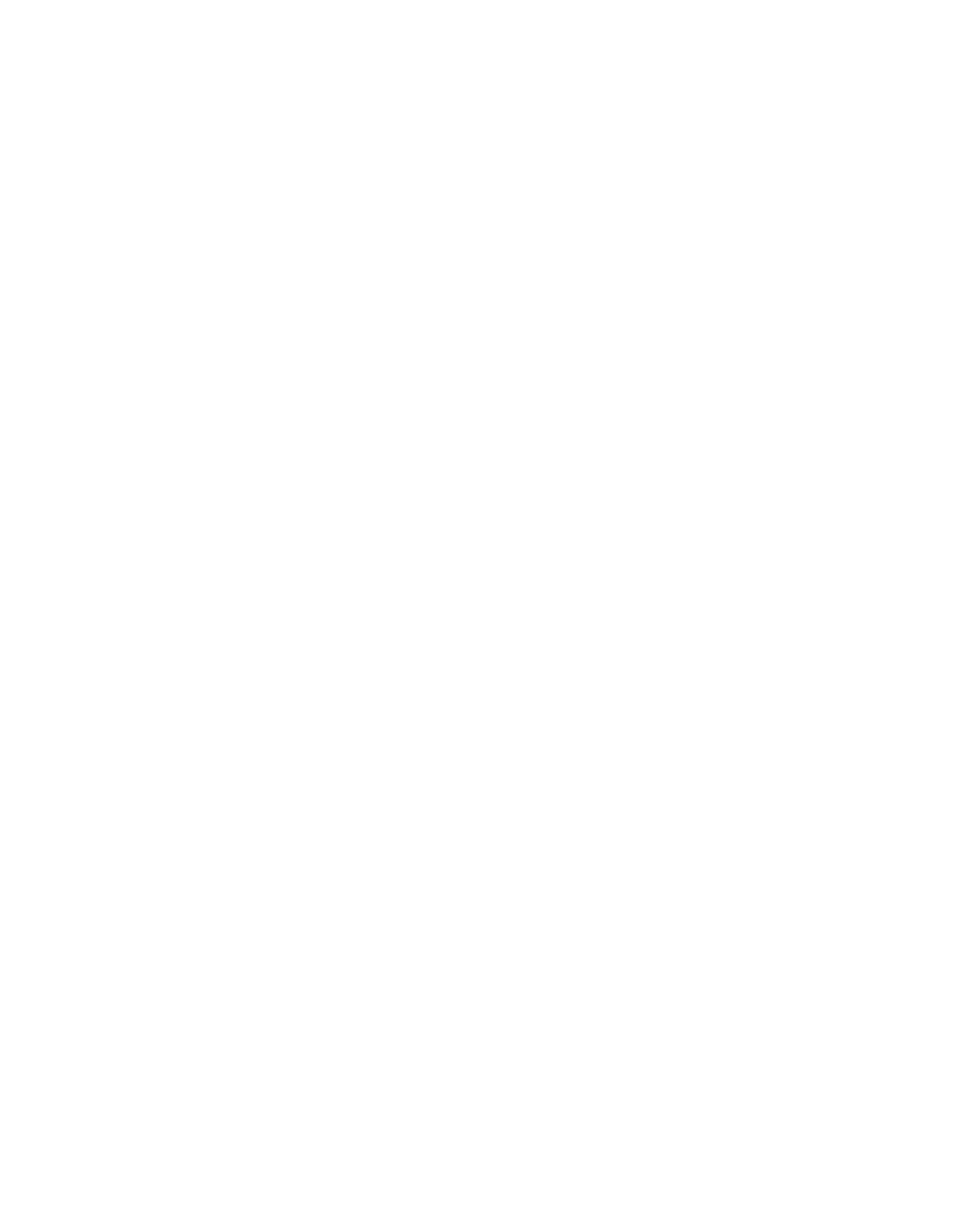## Lower Bounds of Concurrence for Tripartite Quantum Systems

Xiu-Hong Gao<sup>a</sup>, Shao-Ming Fei<sup>a,b</sup>, and Ke Wu<sup>a</sup>

<sup>a</sup> Department of Mathematics, Capital Normal University, Beijing 100037, China

 $b$  Max Planck Institute for Mathematics in the Sciences, D-04103 Leipzig, Germany

## Abstract

We derive an analytical lower bound for the concurrence of tripartite quantum mixed states. A functional relation is established relating concurrence and the generalized partial transpositions.

PACS numbers: 03.67.Mn, 03.65.Ud, 89.70.+c

Keywords: Concurrence; Lower bound; Tripartite mixed state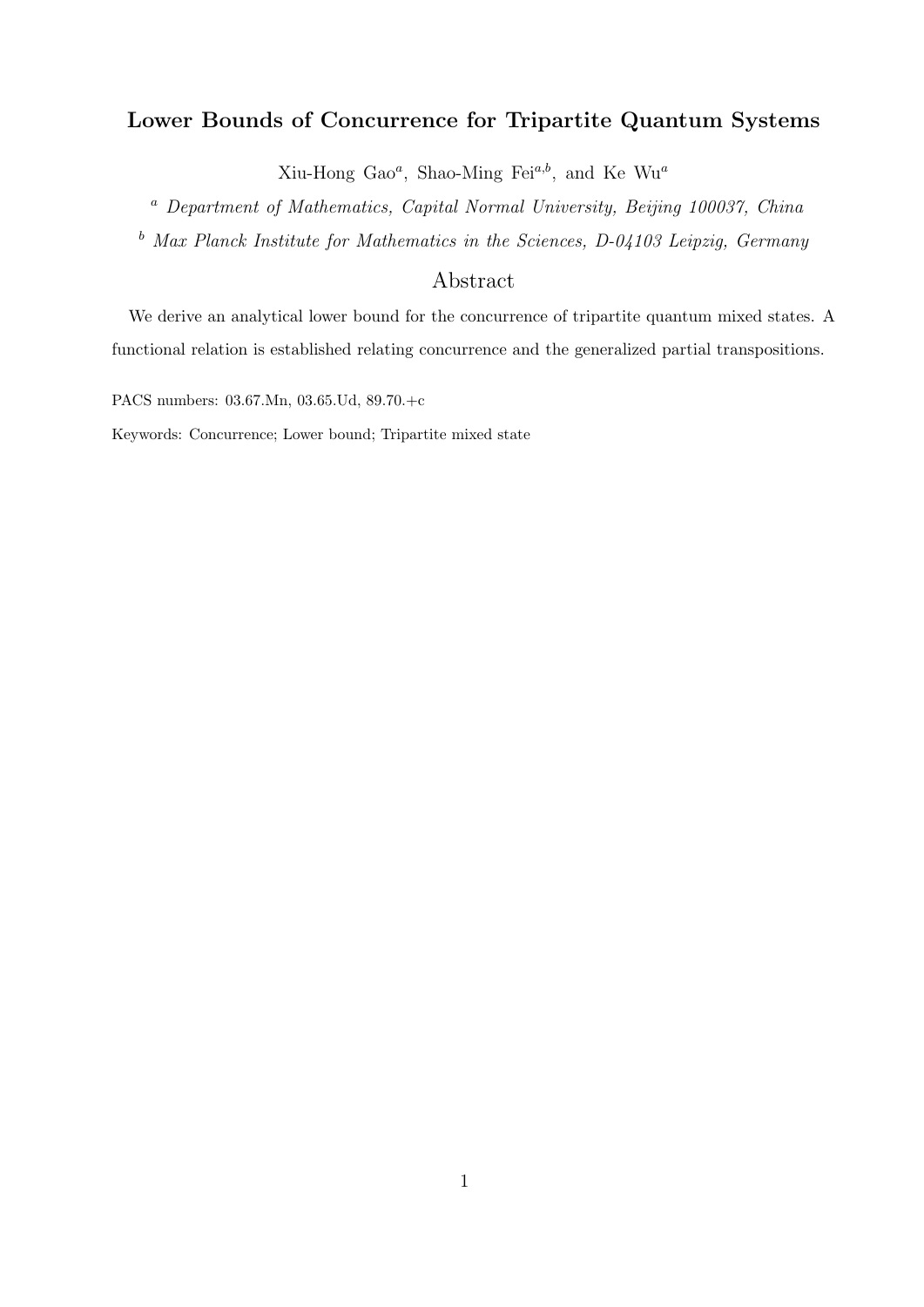As the key physical resources in quantum information processing and quantum computation [1], the quantum entangled states have been investigated with a great deal of effort in the past years [2-14]. So far for generic mixed states only partial solutions are known on detection and quantification of entanglement in an operational way. Concurrence is one of the well defined quantitative measures of entanglement. For two-qubit case another measure, entanglement of formation [15, 16] is a monotonically increasing function of concurrence and an elegant formula of concurrence was derived analytically by Wootters in [4], which plays an essential role in describing quantum phase transition in various interacting quantum many-body systems [17] and may affect macroscopic properties of solids significantly [18]. What is more, it can be experimentally measured [19].

Nevertheless, calculation of the concurrence is a formidable task for higher dimensional case. Therefore some nice algorithms and progresses have been concentrated on possible lower bounds of the concurrence for qubit-qudit systems [11, 12] and for bipartite systems in arbitrary dimensions [5, 14] but involving numerical optimization over a large number of free parameters. In [20] an analytical lower bound of concurrence for any dimensional mixed bipartite quantum states has been presented, which is further shown to be exact for some special classes of states and detects many bound entangled states.

Although the lower bound for entanglement of formation can be similarly investigated for bipartite case [21], for tripartite case the entanglement of formation is not yet well defined. In contract, the concurrence for tripartite states is well defined. In this paper we consider the lower bound of concurrence for tripartite states, by exploring the connection between the generalized partial transposition (GPT) criterion and concurrence.

Let  $\mathcal{H}_A$ ,  $\mathcal{H}_B$  and  $\mathcal{H}_C$  be three finite dimensional Hilbert spaces associated with the subsystems A, B and C, with dimensions  $\dim A = m$ ,  $\dim B = n$  and  $\dim C = p$ . The concurrence for a general pure tripartite state  $|\psi\rangle \in \mathcal{H}_A \otimes \mathcal{H}_B \otimes \mathcal{H}_C$  is defined by

$$
C(|\psi\rangle) = \sqrt{3 - \text{Tr}(\rho_A^2 + \rho_B^2 + \rho_C^2)},\tag{1}
$$

where the reduced density matrix  $\rho_A$  (resp.  $\rho_B$ ,  $\rho_C$ ) is obtained by tracing over the subsystems B and C (resp. A and C, A and B). The concurrence for a tripartite mixed state  $\rho$  is defined by the convex roof,

$$
C(\rho) \equiv \min_{\{p_i, |\psi_i\rangle\}} \sum_i p_i C(|\psi_i\rangle),\tag{2}
$$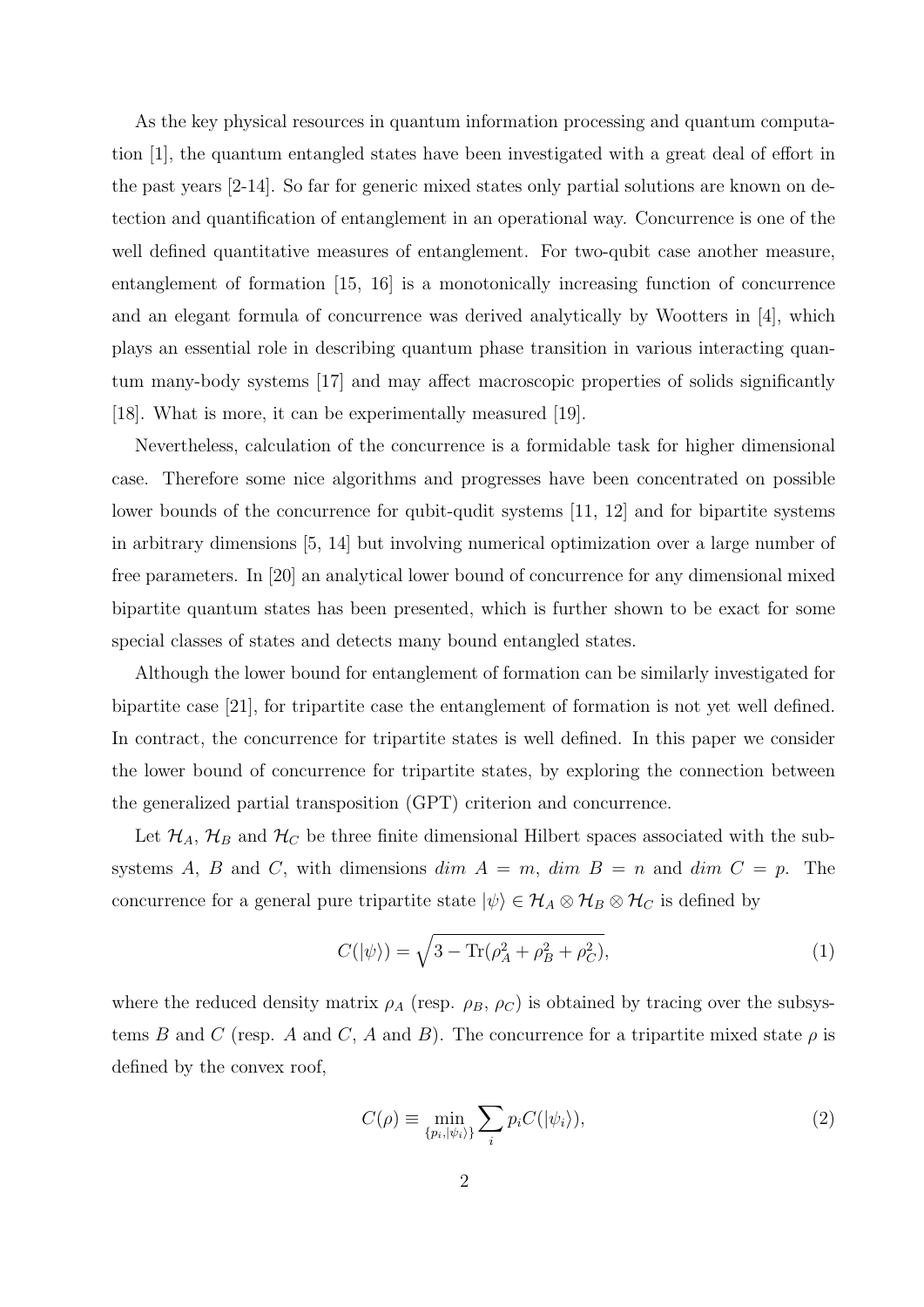for all possible ensemble realizations  $\rho = \sum_i p_i |\psi_i\rangle \langle \psi_i|$ , where  $|\psi_i\rangle \in \mathcal{H}_A \otimes \mathcal{H}_B \otimes \mathcal{H}_C$ ,  $p_i \ge 0$ and  $\sum_i p_i = 1$ . For any pure product state  $|\psi\rangle$ ,  $C(|\psi\rangle)$  vanishes according to the definition. Consequently, if a state  $\rho$  is *separable*, then  $C(\rho) = 0$ .

To get a lower bound of (2), we relate directly the concurrence to the generalized partial transposition separability criterion. We first recall some notations used in various matrix operations [9, 22, 23].

A generic matrix M can be always written as  $M = \sum$  $i,j$  $a_{ij} \langle j | \otimes | i \rangle$ , where  $|i \rangle$ ,  $|j \rangle$  are vectors of a suitably selected normalized real orthogonal basis. We define the operations  $\mathcal{T}_r$ (resp.  $\mathcal{T}_c$ ) to be the row transposition (resp. column transposition) of M which transposes the second (resp. first) vector in the above tensor product expression of  $M$ :

$$
\mathcal{T}_r(M) = \sum_{i,j} a_{ij} \langle j | \otimes \langle i | , \quad \mathcal{T}_c(M) = \sum_{i,j} a_{ij} | j \rangle \otimes | i \rangle. \tag{3}
$$

It is easily verified that  $\mathcal{T}_c\mathcal{T}_r(M) = \mathcal{T}_r\mathcal{T}_c(M) = M^t$ , where t denotes matrix transposition.

We further define  $\mathcal{T}_{r_k}$  (resp.  $\mathcal{T}_{c_k}$ )  $(k = A, B, C, AB, BC, AC)$  to be the row (resp. column) transpositions with respect to the subsystems k. Set  $\mathcal{T}_{\{x_1,x_2,...\}} \equiv \mathcal{T}_{x_1} \mathcal{T}_{x_2} ...$  for  $x_1, x_2 \in$  $\Gamma \equiv \{r_A,c_A,r_B,c_B,r_C,c_C,r_{AB},r_{AC},r_{BC},c_{AB},c_{AC},c_{BC}\}.$  We consider the generalized partial transposition operations on a tripartite density matrix given by  $\mathcal{T}_{\mathcal{Y}}$ , where  $\mathcal{T}_{\mathcal{Y}}$  stands for all partial transpositions contained in  $\mathcal Y$  which is a subset of Γ. The GPT criterion says that if a tripartite  $m \times n \times p$  density matrix is separable, then the trace norm  $||\rho^{T}y|| \leq 1$ , where  $\rho^{T_{\mathcal{Y}}} = \mathcal{T}_{\mathcal{Y}}(\rho)$ , for instance  $\rho^{T_{\{c_A, r_B, r_C\}}} \equiv \mathcal{T}_{\{c_A\}} \mathcal{T}_{\{r_B\}} \mathcal{T}_{\{r_C\}}(\rho)$  and so on. In the following we discuss three classes of  $\mathcal{Y}$ :

I:  $\mathcal{Y}_i = \{c_k, r_k\}$ , where  $i = 1, 2, 3$  for  $k = A, B, C$  respectively;

II: 
$$
\mathcal{Y}_4 = \{c_A, r_{BC}\}, \mathcal{Y}_5 = \{c_{AB}, r_C\}, \mathcal{Y}_6 = \{c_{AC}, r_B\};
$$

III:  $\mathcal{Y}_7 = \{c_A, r_B\}, \mathcal{Y}_8 = \{c_A, r_C\}, \mathcal{Y}_9 = \{c_B, r_C\}.$ 

It is verified that  $\rho^{\mathcal{T}_{\mathcal{Y}_i}} = \rho^{\mathcal{T}_k}$ , where  $k = A, B, C$  with respect to  $i = 1, 2, 3, T_k$  stands for partial transposition with respect to the subsystem  $k$ . Hence the operations in class I correspond to the partial transpositions of  $\rho$ . While the operations in class III correspond to the realignments of a tripartite state  $\rho$  [9, 10].

We first study the relation between GPT and the concurrence for three qubits ( $m =$  $n = p = 2$ ). A three-qubit state  $|\Psi\rangle$  can be written in terms of the generalized Schmidt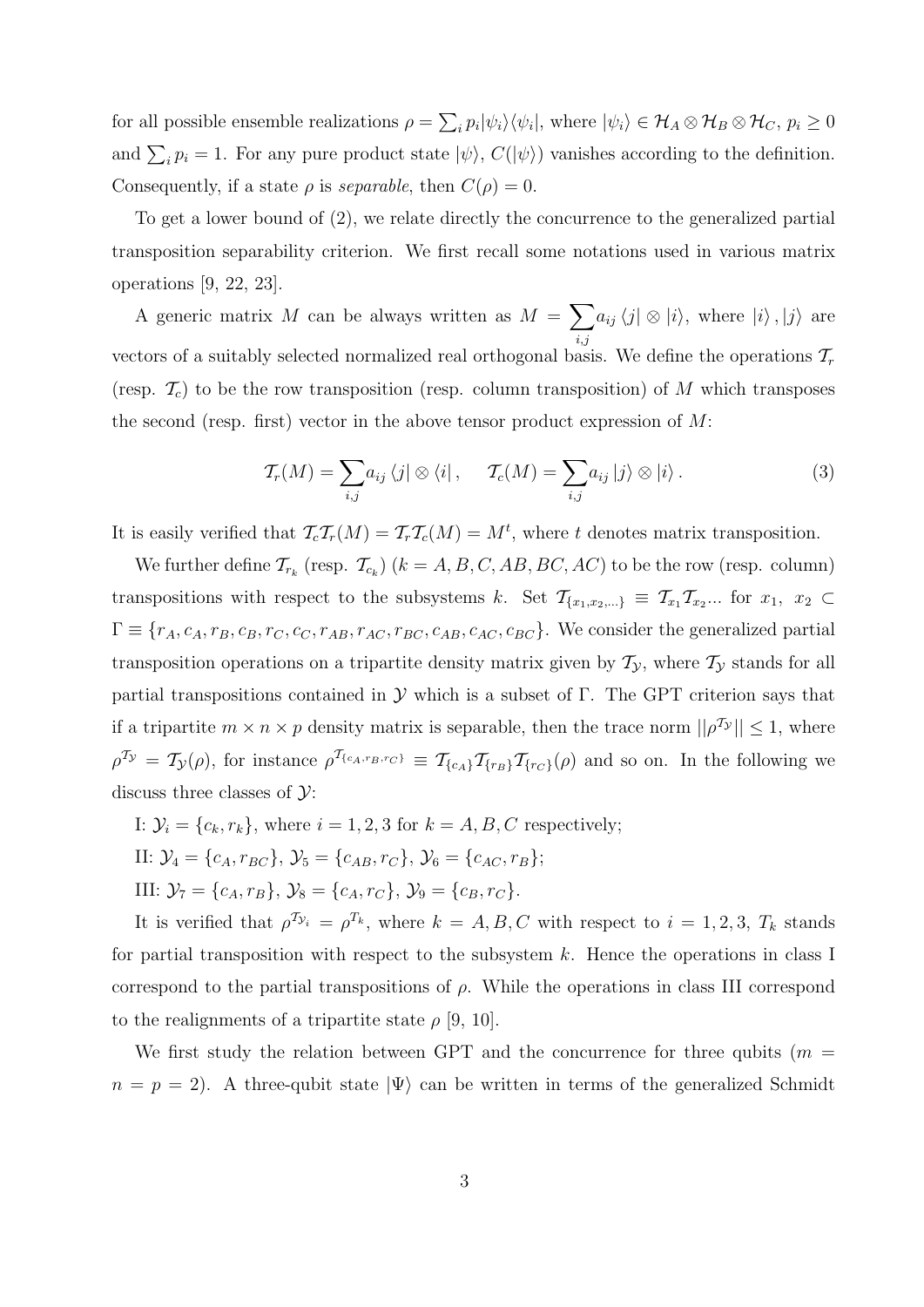decomposition [24],

$$
|\Psi\rangle = \lambda_0|000\rangle + \lambda_1 e^{i\psi}|100\rangle + \lambda_2|101\rangle + \lambda_3|110\rangle + \lambda_4|111\rangle \tag{4}
$$

with normalization condition  $\lambda_i \geq 0$ ,  $0 \leq \psi \leq \pi$ , where  $\sum_i \mu_i = 1$ ,  $\mu_i \equiv \lambda_i^2$ . Defining  $\Delta \equiv |\lambda_1 \lambda_4 e^{i\psi} - \lambda_2 \lambda_3|^2$ , we have, for  $\rho = |\Psi\rangle \langle \Psi|$ 

$$
Tr\rho_A^2 = 1 - 2\mu_0(1 - \mu_0 - \mu_1),
$$
  
\n
$$
Tr\rho_B^2 = 1 - 2\mu_0(1 - \mu_0 - \mu_1 - \mu_2) - 2\Delta,
$$
  
\n
$$
Tr\rho_C^2 = 1 - 2\mu_0(1 - \mu_0 - \mu_1 - \mu_3) - 2\Delta.
$$

Therefore

$$
C^{2}(\rho) = 2\mu_{0}(3 - 3\mu_{0} - 3\mu_{1} - \mu_{2} - \mu_{3}) + 4\Delta, \tag{5}
$$

which varies smoothly from 0, for pure product states, to  $\frac{3}{2}$  for maximally entangled pure states.

On the other hand, we have

$$
\rho^{\mathcal{I}_{\mathcal{Y}_{1}}} = \left(\begin{array}{ccccccccc}\n\mu_{0} & 0 & 0 & 0 & \lambda_{0}\lambda_{1}e^{i\psi} & 0 & 0 & 0 \\
0 & 0 & 0 & 0 & \lambda_{0}\lambda_{2} & 0 & 0 & 0 \\
0 & 0 & 0 & 0 & \lambda_{0}\lambda_{3} & 0 & 0 & 0 \\
0 & 0 & 0 & 0 & \lambda_{0}\lambda_{4} & 0 & 0 & 0 \\
\lambda_{0}\lambda_{1}e^{-i\psi} & \lambda_{0}\lambda_{2} & \lambda_{0}\lambda_{3} & \lambda_{0}\lambda_{4} & \mu_{1} & \lambda_{2}\lambda_{1}e^{i\psi} & \lambda_{3}\lambda_{1}e^{i\psi} & \lambda_{4}\lambda_{1}e^{i\psi} \\
0 & 0 & 0 & 0 & \lambda_{1}\lambda_{2}e^{-i\psi} & \mu_{2} & \lambda_{2}\lambda_{3} & \lambda_{2}\lambda_{4} \\
0 & 0 & 0 & 0 & \lambda_{3}\lambda_{1}e^{-i\psi} & \lambda_{3}\lambda_{2} & \mu_{3} & \lambda_{3}\lambda_{4} \\
0 & 0 & 0 & 0 & \lambda_{4}\lambda_{1}e^{-i\psi} & \lambda_{4}\lambda_{2} & \lambda_{4}\lambda_{3} & \mu_{4}\n\end{array}\right).
$$

As  $\rho^{\tau_{y_1}} = \rho^{\tau_{y_1}}$ , the square root of the eigenvalues of  $\rho^{\tau_{y_1}} \rho^{\tau_{y_1}}$  is the absolute value of the eigenvalues of  $\rho^{\mathcal{I}_{\mathcal{Y}_1}}$ :  $\{0,0,0,0,\pm\sqrt{\mu_0(\mu_2+\mu_3+\mu_4)},\frac{1}{2}\}$  $\frac{1}{2}(1 \pm \sqrt{1-4\mu_0(\mu_2+\mu_3+\mu_4)})\}.$ Therefore the norm of  $\rho^{T_{\mathcal{Y}_1}}$  is given by

$$
||\rho^{\mathcal{I}_{\mathcal{Y}_{1}}}|| = 1 + 2\sqrt{\mu_{0}(\mu_{2} + \mu_{3} + \mu_{4})}.
$$
\n(6)

Similarly we have

$$
||\rho^{\mathcal{I}_{\mathcal{Y}_2}}|| = 1 + 2\sqrt{\Delta + \mu_0(\mu_3 + \mu_4)}, \tag{7}
$$

$$
||\rho^{\mathcal{I}_{\mathcal{Y}_{3}}}|| = 1 + 2\sqrt{\Delta + \mu_{0}(\mu_{2} + \mu_{4})}.
$$
\n(8)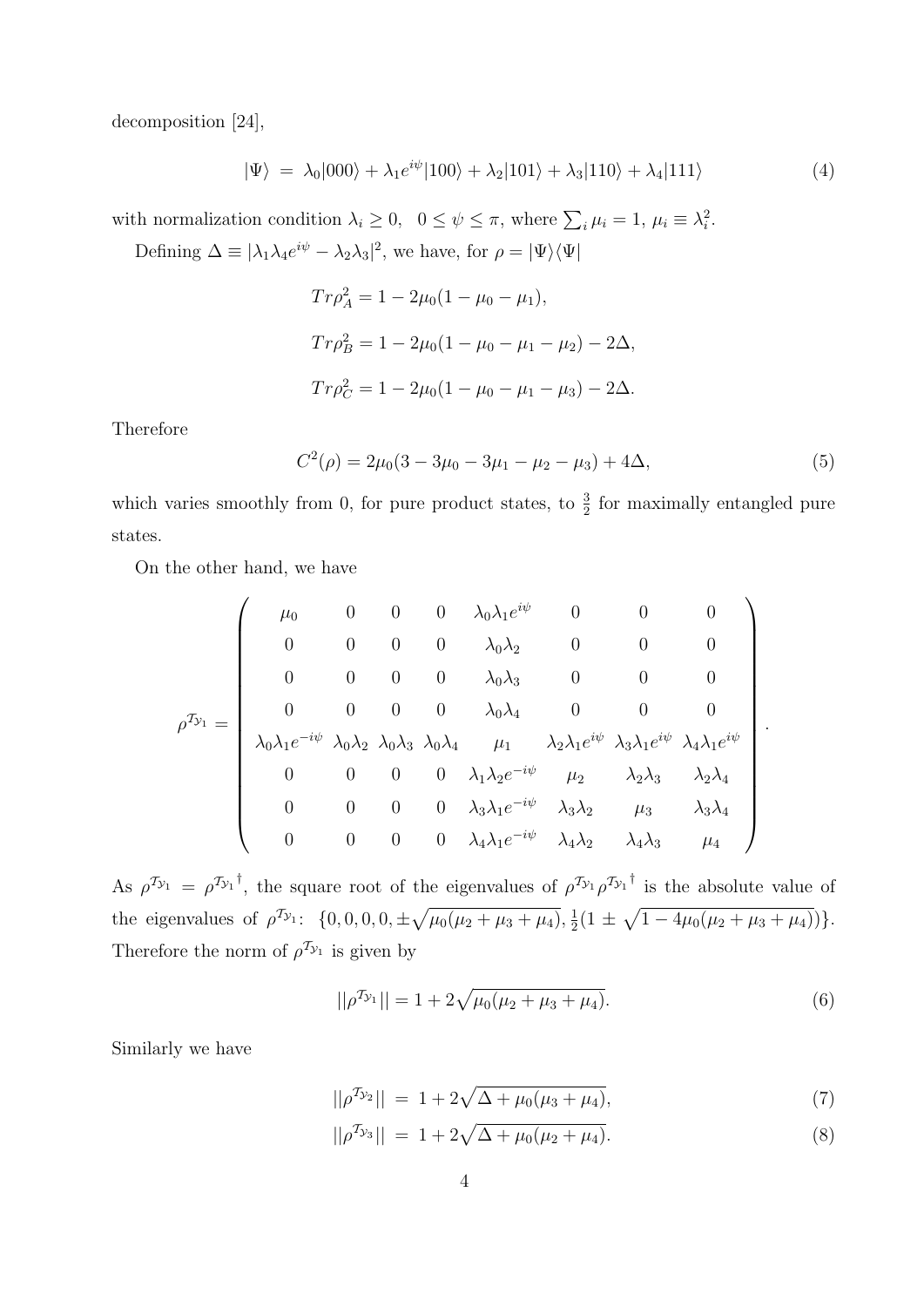A lower bound for the concurrence of three-qubit states is given by the following theorem. **[Theorem 1]**. For any three-qubit mixed quantum state  $\rho$ , the concurrence  $C(\rho)$  satisfies

$$
C(\rho) \ge \max\left\{ \|\rho^{\mathcal{T}_{\mathcal{Y}_i}}\| - 1, \ \frac{1}{\sqrt{2}}(\|\rho^{\mathcal{T}_{\mathcal{Y}_j}}\| - 1) \right\},\tag{9}
$$

where  $i = 1, 2, 3, j = 4, 5, 6$ .

[Proof]. Let us assume that one has already found an optimal decomposition  $\sum_i p_i \rho^i$ for  $\rho$  to achieve the infimum of  $C(\rho)$ , where  $\rho^i$  are pure state density matrices. Then  $C(\rho) = \sum_i p_i C(\rho^i)$  by definition. Noticing that  $\|\rho^{T_{\mathcal{Y}_j}}\| \leq \sum_i p_i \|(\rho^i)^{T_{\mathcal{Y}_j}}\|$ , for all possible j, due to the convex property of the trace norm, one only needs to show  $C(\rho^i) \geq (\|(\rho^i)^{2y_j}\| - 1)$ for  $j = 1, 2, 3$  and  $C(\rho^i) \ge \frac{1}{\sqrt{2}}$  $\frac{1}{2}(\|(\rho^i)^{T_{\mathcal{Y}_j}}\| - 1), \text{ for } j = 4, 5, 6.$ 

For a pure state  $\rho^i$ , from Eqs. (5), (6), (7) and (8), we have

$$
C^2(\rho^i) - (\|(\rho^i)^{\mathcal{T}_{\mathcal{Y}_1}}\| - 1)^2 = 2\mu_0\mu_4 + 4\Delta \ge 0,
$$
  

$$
C^2(\rho^i) - (\|(\rho^i)^{\mathcal{T}_{\mathcal{Y}_2}}\| - 1)^2 = 4\mu_0\mu_2 + 2\mu_0\mu_4 \ge 0
$$

and

$$
C^{2}(\rho^{i}) - (\|(\rho^{i})^{\mathcal{T}_{\mathcal{Y}_{3}}}\| - 1)^{2} = 4\mu_{0}\mu_{3} + 2\mu_{0}\mu_{4} \geq 0.
$$

That is  $C(\rho^i) \ge (\|(\rho^i)^{T_{\mathcal{Y}_j}}\| - 1)$  for  $j = 1, 2, 3$ .

For a pure state  $\rho^i$ , we consider it as a 2  $\otimes$  4, or 4  $\otimes$  2 bipartite state, respectively. From the results for bipartite systems [20], we have

$$
1 - Tr((\rho_A^i)^2) \ge \frac{1}{2} (||(\rho^i)^{\mathcal{T}_{\{c_A, r_{BC}\}}}|| - 1)^2,
$$
  

$$
1 - Tr((\rho_B^i)^2) \ge \frac{1}{2} (||(\rho^i)^{\mathcal{T}_{\{c_{AC}, r_B\}}}|| - 1)^2,
$$
  

$$
1 - Tr((\rho_C^i)^2) \ge \frac{1}{2} (||(\rho^i)^{\mathcal{T}_{\{c_{AB}, r_C\}}}|| - 1)^2.
$$

Therefore

$$
C(\rho^{i}) = \sqrt{3 - Tr((\rho_{A}^{i})^{2}) - Tr((\rho_{B}^{i})^{2}) - Tr((\rho_{C}^{i})^{2})} \ge
$$
  

$$
\frac{1}{\sqrt{2}} max \{ (||(\rho^{i})^{T_{\{c_{A}, r_{BC}\}}}|| - 1), (||(\rho^{i})^{T_{\{c_{AC}, r_{B}\}}}|| - 1), (||(\rho^{i})^{T_{\{c_{AB}, r_{C}\}}}|| - 1) \},
$$
\n(10)

i.e.

$$
C(\rho^i) \ge \frac{1}{\sqrt{2}} max \left\{ ||(\rho^i)^{\mathcal{T}_{\mathcal{Y}_j}}|| - 1 \right\}, \quad j = 4, 5, 6,
$$

which ends the proof.  $\Box$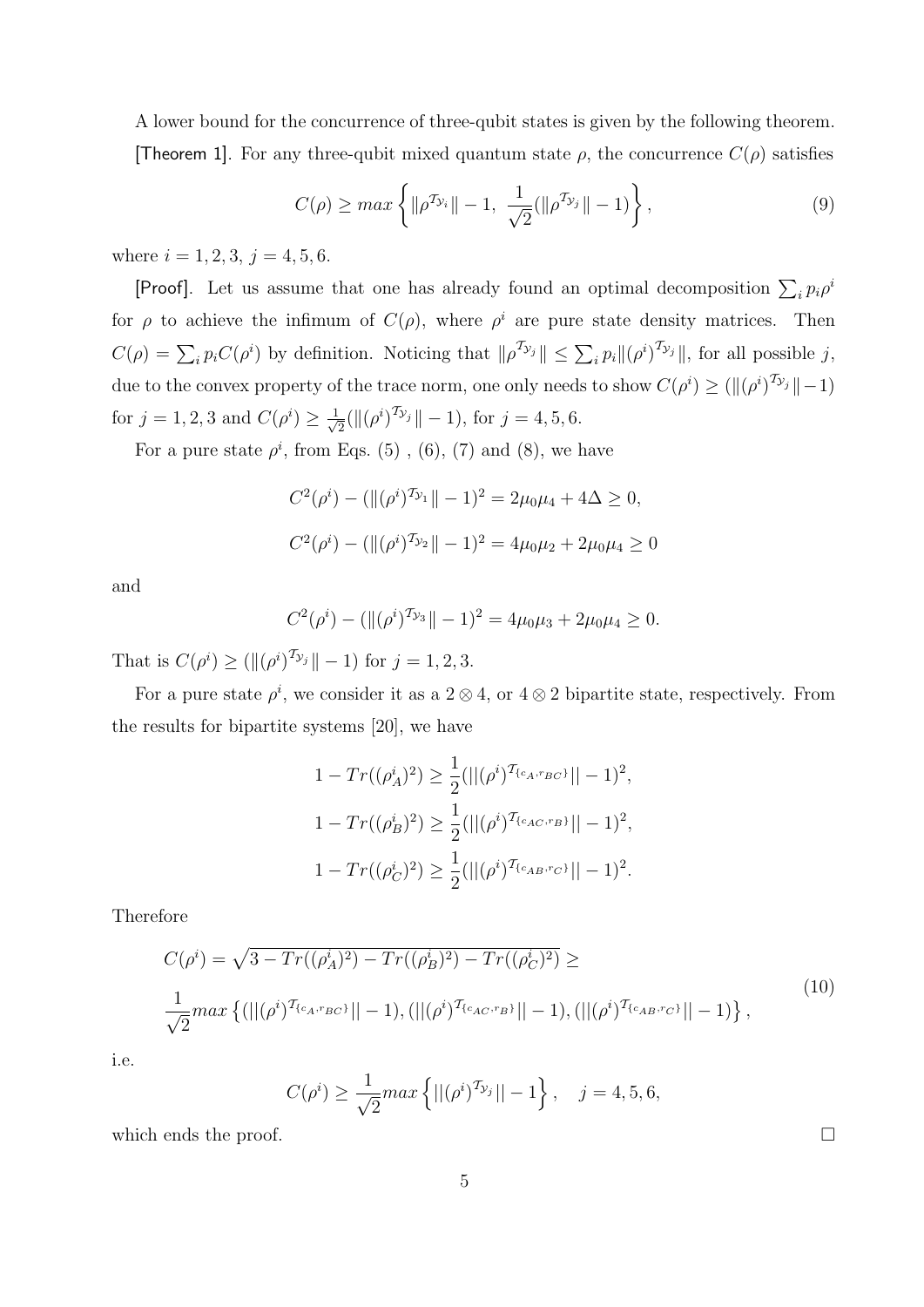As an example, let us consider the Dür-Cirac -Tarrach states [25]:

$$
\rho = \sum_{\sigma = \pm} \lambda_0^{\sigma} |\Psi_0^{\sigma}\rangle\langle\Psi_0^{\sigma}| + \sum_{j=1}^{3} \lambda_j (|\Psi_j^+\rangle\langle\Psi_j^+| + |\Psi_j^-\rangle\langle\Psi_j^-|), \tag{11}
$$

where the orthonormal GHZ-basis

$$
|\Psi_j^{\pm}\rangle \equiv \frac{1}{\sqrt{2}}(|j\rangle_{AB}|0\rangle_C \pm |(3-j)\rangle_{AB}|1\rangle_C),
$$

 $|j\rangle_{AB} \equiv |j_1\rangle_A |j_2\rangle_B$  with  $j = j_1 j_2$  in binary notation. For example,  $|\Psi_0^{\pm}\rangle \equiv \frac{1}{\sqrt{2}}$  $\frac{1}{2}(|000\rangle \pm |111\rangle)$ is the standard GHZ states.

A direct calculation gives rise to  $||\rho^{\mathcal{T}_{\mathcal{Y}_1}}|| = \frac{4}{3}$  $\frac{4}{3}$ ,  $||\rho^{2}v_2|| = ||\rho^{2}v_3|| = 1$ , and  $||\rho^{2}v_3|| = 0.8727$ for  $j = 4, 5, 6$ . Therefore,  $C(\rho) \geq \frac{1}{3}$  $\frac{1}{3}$  according to theorem 1 for  $\lambda_0^+ = \frac{1}{3}$  $\frac{1}{3}$ ;  $\lambda_1 = \lambda_3 = \frac{1}{6}$  $\frac{1}{6}$ ;  $\lambda_0^-$  =  $\lambda_2 = 0$ . This shows that the state is entangled, which is also a conclusion implied by [25, 26].

We have obtained lower bounds of the concurrence in terms of the generalized partial transposition. Similar to the bipartite case, it is also possible to find lower bounds of the concurrence in terms of the realignment operations, described in class III, which correspond to the realignments of the density matrix  $\rho$  on A, B; A, C and B, C subsystems, while leaving the remaining  $C$ ;  $B$  and  $A$  subsystems unchanged. For instance, with respect to the operation  $\mathcal{Y}_7$ ,  $\rho^{\mathcal{T}_{\{c_A,r_B\}}}$  implies  $\rho_{ijm,kln}^{\mathcal{T}_{\{c_A,r_B\}}} = \rho_{ikm,jln}$ , where the indices  $i(k,m)$  and  $j(l,n)$  are viewed as the row and column indices for the subsystem  $A(B, C)$  respectively.

Let us consider a special-type of three-qubit states by setting  $\lambda_i = 0$ ,  $i = 1, 2, 3$  in (4),

$$
|\Phi\rangle = \lambda_0|000\rangle + \lambda_4|111\rangle \tag{12}
$$

with normalization condition  $\lambda_0$ ,  $\lambda_4 \geq 0$ ,  $\lambda_0^2 + \lambda_4^2 = 1$ . We get, for  $\rho_0 = |\Phi\rangle\langle\Phi|$ ,

$$
\rho_0^{\mathcal{T}_{\{c_A, r_B\}}} = \lambda_0^2 |000\rangle\langle 000| + \lambda_0 \lambda_4 |010\rangle\langle 011| + \lambda_0 \lambda_4 |101\rangle\langle 100| + \lambda_4^2 |111\rangle\langle 111|.
$$

Hence the sum of its singular values is  $||\rho_0^{I_{\{c_A,r_B\}}}|| = 1 + 2\lambda_0\lambda_4$ . Similarly, we have  $||\rho_0^{I_{\{c_A, r_C\}}}|| = ||\rho_0^{I_{\{c_B, r_C\}}}|| = 1 + 2\lambda_0\lambda_4.$ 

From Eqs. (5), (6), (7), (8) and direct calculations we have at last  $C(\rho_0) = \sqrt{6\mu_0\mu_4}$ ,  $||\rho_0^{2y_j}$  $||\mathbf{v}_0 - \mathbf{v}_j|| = 2\lambda_0\lambda_4 + 1$ ,  $j = 1, ..., 9$ . By using the procedure in proving Theorem 1, we arrive at:

[Corollary]. For any three-qubit mixed state with decomposition  $\rho = \sum_i p_i |\Psi_i\rangle\langle\Psi_i|$ , if  $|\Psi_i\rangle$ can be written in the form (12) for any i, then the concurrence  $C(\rho)$  satisfies

$$
C(\rho) \ge \max\{||\rho^{\mathcal{T}_{\mathcal{Y}_j}}||\} - 1, \quad j = 1, ..., 9.
$$
\n(13)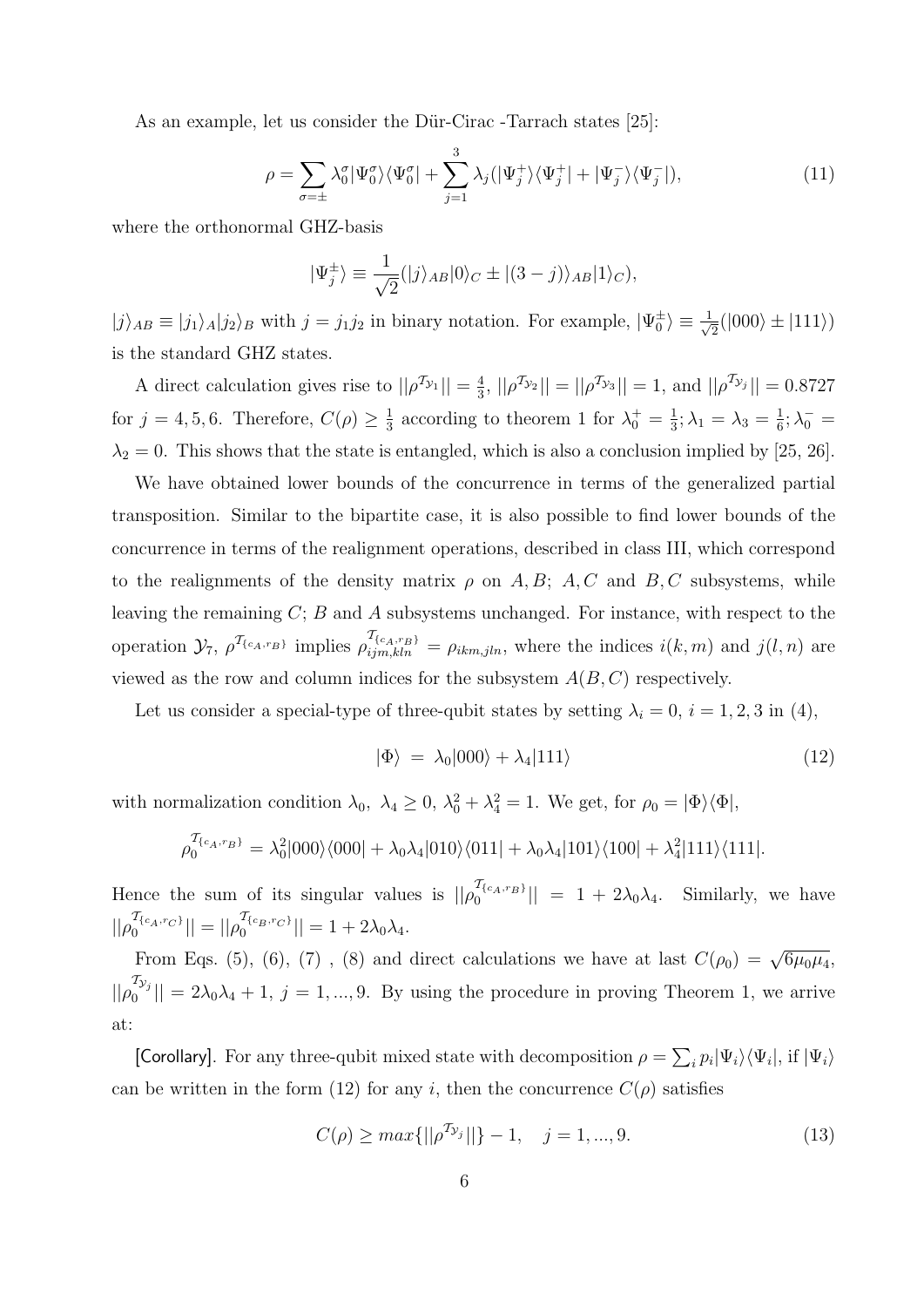We remark that once a density matrix has a decomposition with all the pure states of the form  $(12)$ , then its all other possible decompositions will also have the form  $(12)$ , since other decompositions can be obtained from the unitarily linear combinations of this decomposition, and any linear combinations of the type  $(12)$  still have the form  $(12)$ .

Although for general three-qubit states we do not have an analytical relation between concurrence and the realignment operations (Class III), the numerical computations imply that  $C(\rho) \geq max\{||\rho^{T_{y_j}}||\} - 1, j = 7, 8, 9$ , is still valid. We chose 10<sup>6</sup> random vectors  $(\lambda_0, \lambda_1, \lambda_2, \lambda_3, \lambda_4, \psi)$  for state (4), calculated  $C(\rho)$  and  $||\rho^{2y_j}|| - 1$ ,  $j = 7, 8, 9$ . All results agree with the inequality in Corollary. From the proof of Theorem 1, it implies that the inequality would be also correct for mixed states.

Generalizing the results of Theorem 1 to arbitrary dimensional tripartite quantum states, we have the following lower bounds:

**[Theorem 2].** For any  $m \otimes n \otimes p$   $(m \leq n, p)$  tripartite mixed quantum state  $\rho$ , the concurrence  $C(\rho)$  satisfies

$$
C(\rho) \ge \max\left\{\sqrt{\frac{1}{m(m-1)}}(||\rho^{\mathcal{T}_{\mathcal{Y}_a}}|| - 1), \sqrt{\frac{1}{q(q-1)}}(||\rho^{\mathcal{T}_{\mathcal{Y}_b}}|| - 1), \sqrt{\frac{1}{r(r-1)}}(||\rho^{\mathcal{T}_{\mathcal{Y}_c}}|| - 1)\right\},\tag{14}
$$

where  $q = min(n,mp)$  and  $r = min(p,mn)$ ,  $\mathcal{Y}_a = \mathcal{Y}_1$  or  $\mathcal{Y}_4$ ,  $\mathcal{Y}_b = \mathcal{Y}_2$  or  $\mathcal{Y}_6$ ,  $\mathcal{Y}_c = \mathcal{Y}_3$  or  $\mathcal{Y}_5$ .

**[Proof]**. Let us assume that one has already found an optimal decomposition  $\sum_i p_i \rho^i$  for  $\rho$  to achieve the infimum of  $C(\rho)$ , where  $\rho^i$  are pure state density matrices. Then  $C(\rho)$  =  $\sum_i p_i C(\rho^i)$  by definition. Noticing that  $||\rho^{\mathcal{T}_{\mathcal{Y}_k}}|| \leq \sum_i p_i ||(\rho^i)^{\mathcal{T}_{\mathcal{Y}_k}}||$ ,  $k = a, b, c$ , due to the convex property of the trace norm, one only needs to show  $C(\rho^i) \ge \sqrt{\frac{1}{j(j-1)}}(||(\rho^i)^{\mathcal{T}_{\mathcal{Y}_k}}|| - 1)$ , where  $j = m, q, r$  for  $k = a, b, c$ , respectively. For a pure state  $\rho^i$ , we consider it as a  $m \otimes np$ ,  $n \otimes mp$  or  $mn \otimes p$  bipartite state, respectively. From the result of [20], we obtain

$$
1 - Tr((\rho_A^i)^2) \ge \frac{1}{m(m-1)} (||(\rho^i)^{\mathcal{T}_{\mathcal{Y}_a}}|| - 1)^2,
$$
  

$$
1 - Tr((\rho_B^i)^2) \ge \frac{1}{q(q-1)} (||(\rho^i)^{\mathcal{T}_{\mathcal{Y}_b}}|| - 1)^2,
$$
  

$$
1 - Tr((\rho_C^i)^2) \ge \frac{1}{r(r-1)} (||(\rho^i)^{\mathcal{T}_{\mathcal{Y}_c}}|| - 1)^2.
$$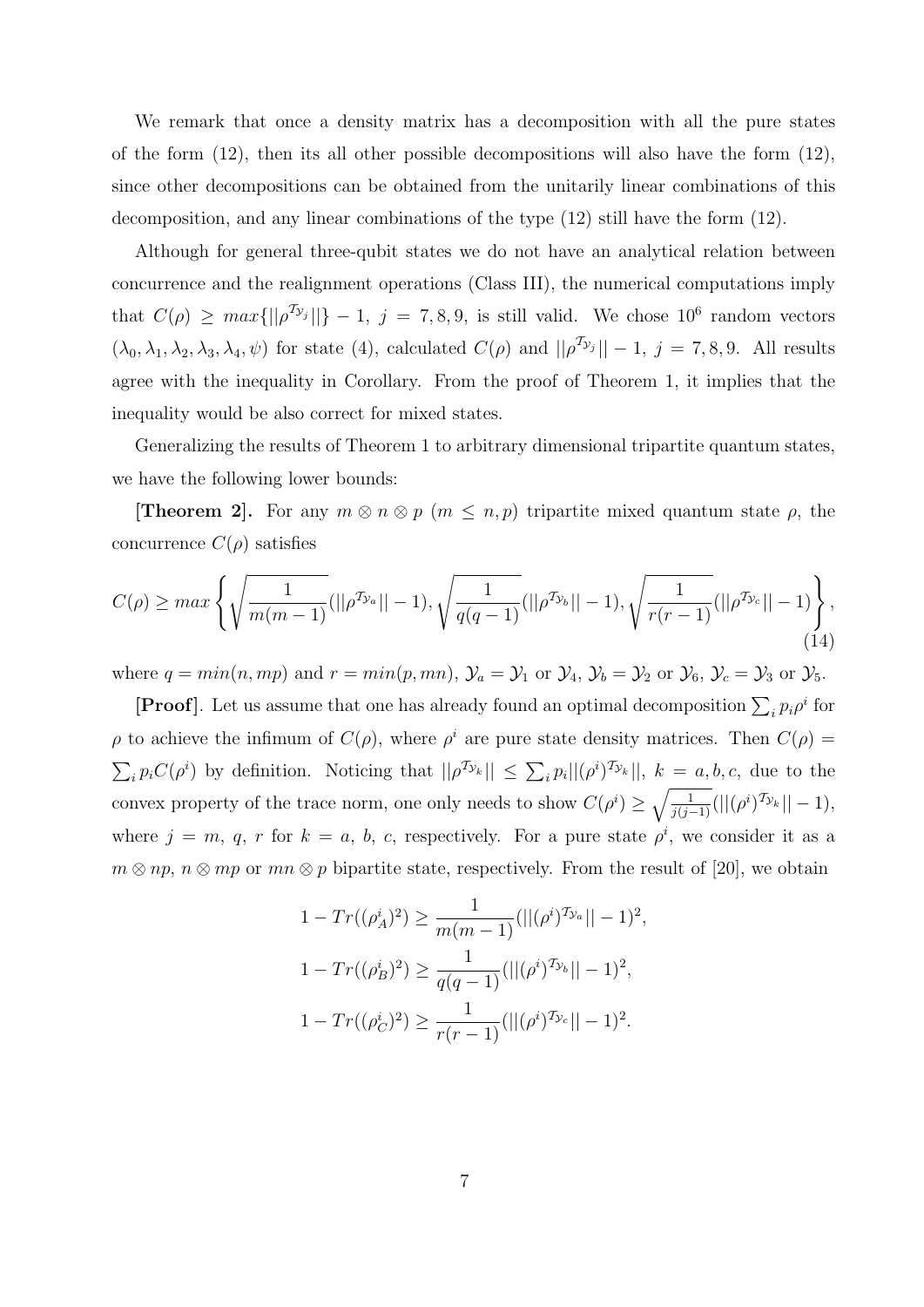Therefore from the definition of  $C(\rho^i)$ ,

$$
\sqrt{3 - Tr((\rho_A^i)^2) - Tr((\rho_B^i)^2) - Tr((\rho_C^i)^2)} \ge
$$
  
\n
$$
\max \left\{ \sqrt{\frac{1}{m(m-1)}} (||\rho^{\mathcal{I}_{\mathcal{Y}_a}}|| - 1), \sqrt{\frac{1}{q(q-1)}} (||\rho^{\mathcal{I}_{\mathcal{Y}_b}}|| - 1), \sqrt{\frac{1}{r(r-1)}} (||\rho^{\mathcal{I}_{\mathcal{Y}_c}}|| - 1) \right\}.
$$
\n(15)

In summary, by making a novel connection with the generalized partial transpositions, we have provided an entirely analytical formula for lower bound of concurrence for tripartite systems. One only needs to calculate the trace norm of certain matrices, which avoids complicated optimization procedure over a large number of free parameters in numerical approaches. The results could be used to indicate possible quantum phase transitions in condensed matter systems, and to analyze finite size or scaling behavior of entanglement in various interacting quantum many-body systems. In principle one can similarly investigate the lower bound for general multipartite quantum systems. However as the generalized Schmidt decomposition of multipartite pure states becomes more complicated when the number of subsystems increases, the problem would be more sophisticated.

We gratefully acknowledge the support provided by National Natural Science Foundation of China Under Grant Nos. 10375038, 90403018, 10271081, 10675086, NKBRPC 2004CB318000 and the Fund of Beijing Municipal Education Commission KM200510028021. We thank Zhi-Xi Wang for valuable discussions.

- [1] M.A. Nielsen and I.L. Chuang, Quantum Computation and Quantum Information, Cambridge University Press, Cambridge, 2000.
- [2] A. Peres, Phys. Rev. Lett. 77, 1413 (1996).
- [3] M. Horodecki, P. Horodecki, and R. Horodecki, Phys. Lett. A 223, 1 (1996).
- [4] W.K. Wootters, Phys. Rev. Lett. 80, 2245 (1998).
- [5] K. Audenaert, F. Verstraete, and B. De Moor, Phys. Rev. A 64, 052304 (2001).
- [6] K. Chen and L.A. Wu, Quant. Inf. Comp. 3, 193 (2003).
- [7] M. Horodecki, P. Horodecki, and R. Horodecki, quant-ph/0206008.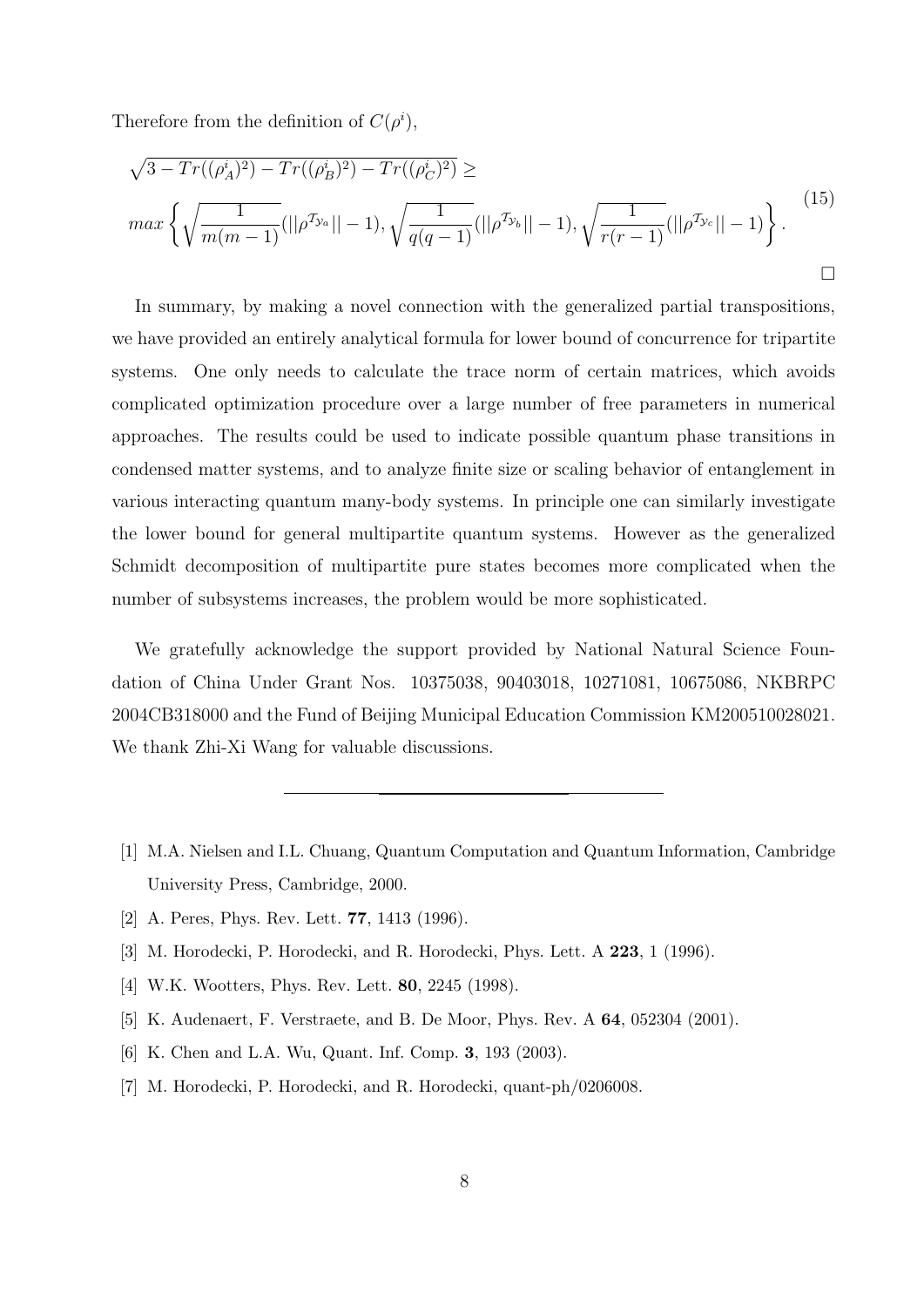- [8] O. Rudolph, Phys. Rev. A **67**, 032312 (2003); K. Chen and L.A. Wu, Phys. Rev. A 69, 022312 (2004); P. Wocjan and M. Horodecki, Open Syst. Inf. Dyn. 12, 331 (2005).
- [9] S. Albeverio, K. Chen, and S. M. Fei, Phys. Rev. A 68, 062313 (2003).
- [10] K. Chen and L.A. Wu, Phys. Lett. A **306**, 14 (2002); O. Rudolph, quant-ph/0202121.
- [11] P.X. Chen et al., Phys. Lett. A **295** 175 (2002); E. Gerjuoy, Phys. Rev. A 67 052308 (2003).
- [12] A. Loziński et al., Europhys. Lett.  $62$  168 (2003).
- [13] A.C. Doherty, P.A. Parrilo, and F.M. Spedalieri, Phys. Rev. Lett. 88, 187904 (2002); O. Gühne, Phys. Rev. Lett. **92**, 117903 (2004); For a review see D. Bruß et al., J. Mod. Opt. 49, 1399 (2002).
- [14] F. Mintert, M. Kus, and A. Buchleitner, Phys. Rev. Lett. **92**, 167902 (2004); F. Mintert, Ph.D. thesis, Measures and dynamics of entangled states, Munich University, Munich, 2004.
- [15] C.H. Bennett, D.P. DiVincenzo, J.A. Smolin, and W.K. Wootters, Phys. Rev. A 54, 3824 (1996).
- [16] M. Horodecki, Quant. Inf. Comp. 1, 3 (2001); D. Bruß, J. Math. Phys. 43, 4237 (2002); M.B. Plenio and S. Virmani, quant-ph/0504163.
- [17] A. Osterloh *et al.*, Nature **416**, 608 (2002); L.-A. Wu, M.S. Sarandy, and D.A. Lidar, Phys. Rev. Lett. 93, 250404 (2004).
- [18] S. Ghosh, T.F. Rosenbaum, G. Aeppli, S.N. Coppersmith, Nature 425, 48 (2003); V. Vedral, Nature 425, 28 (2003).
- [19] S.P. Walborn, P.H. Souto Ribeiro, L. Davidovich, F. Mintert and A. Buchleitner, Nature 440, 1022 (2006).
- [20] K. Chen, S. Albeverio, and S. M. Fei, Phys. Rev. Lett. 95, 040504 (2005).
- [21] K. Chen, S. Albeverio, and S. M. Fei, Phys. Rev. Lett. 95, 210501 (2005).
- [22] R.A. Horn and C.R. Johnson, Matrix Analysis, Cambridge University Press, New York, 1985.
- [23] R.A. Horn and C.R. Johnson, Topics in Matrix Analysis, Cambridge University Press, New York, 1991.